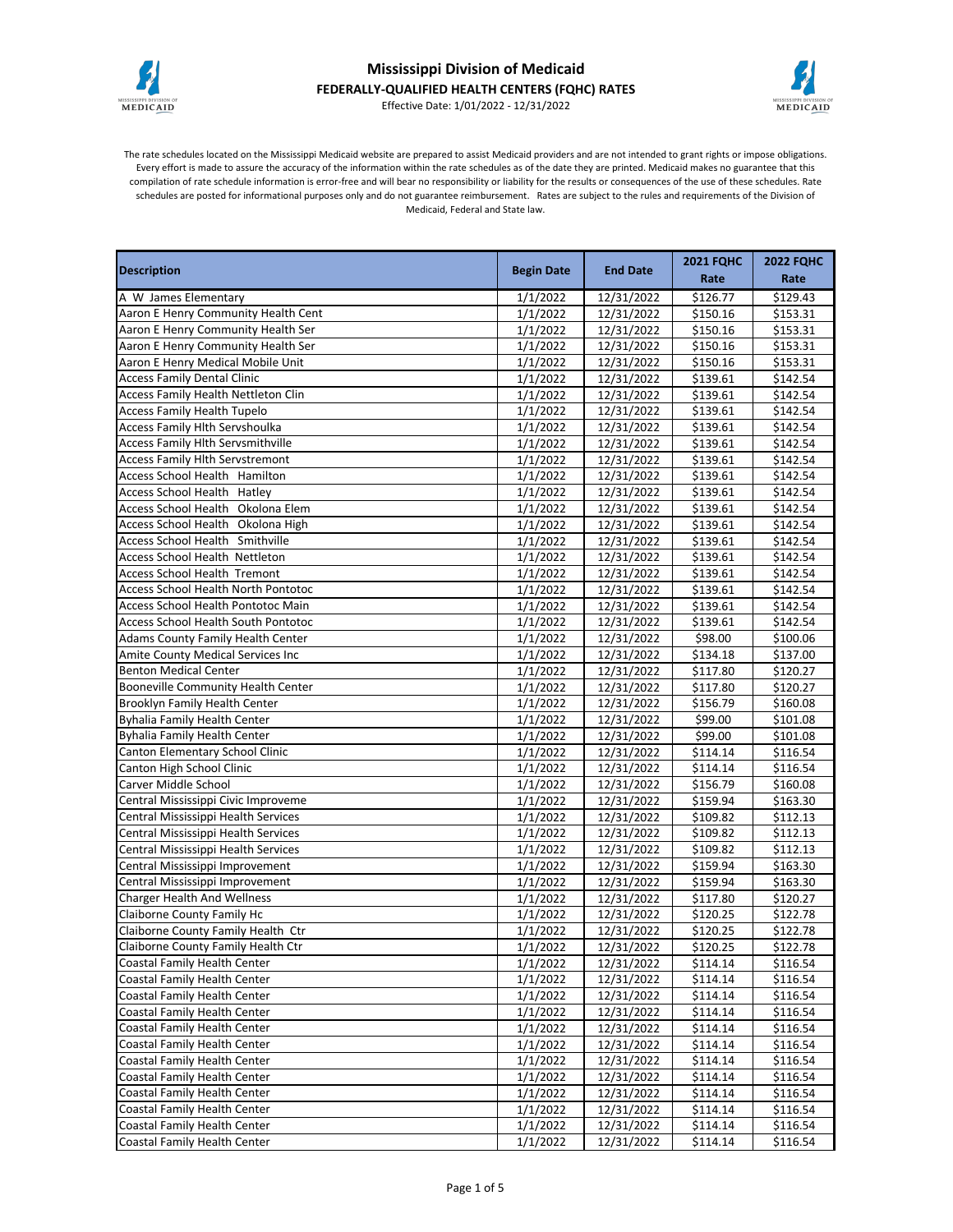| <b>Description</b>                                                                                                                    | <b>Begin Date</b>    | <b>End Date</b>          | <b>2021 FQHC</b><br>Rate | <b>2022 FQHC</b><br>Rate |
|---------------------------------------------------------------------------------------------------------------------------------------|----------------------|--------------------------|--------------------------|--------------------------|
| Coastal Family Health Center                                                                                                          | 1/1/2022             | 12/31/2022               | \$114.14                 | \$116.54                 |
| Coastal Family Health Center                                                                                                          | 1/1/2022             | 12/31/2022               | \$114.14                 | \$116.54                 |
| Coastal Family Health Center                                                                                                          | 1/1/2022             | 12/31/2022               | \$114.14                 | \$116.54                 |
| Coastal Family Health Center                                                                                                          | 1/1/2022             | 12/31/2022               | \$114.14                 | \$116.54                 |
| Coastal Family Health Center                                                                                                          | 1/1/2022             | 12/31/2022               | \$114.14                 | \$116.54                 |
| Coastal Family Health Center                                                                                                          | 1/1/2022             | 12/31/2022               | \$114.14                 | \$116.54                 |
| Coastal Family Health Center                                                                                                          | 1/1/2022             | 12/31/2022               | \$114.14                 | \$116.54                 |
| Coastal Family Health Center Inc                                                                                                      | 1/1/2022             | 12/31/2022               | \$114.14                 | \$116.54                 |
| Coastal Family Health Center Inc                                                                                                      | 1/1/2022             | 12/31/2022               | \$114.14                 | \$116.54                 |
| Coastal Family Health Center Inc                                                                                                      | 1/1/2022             | 12/31/2022               | \$114.14                 | \$116.54                 |
| Coastal Family Health Center Inc                                                                                                      | 1/1/2022             | 12/31/2022               | \$114.14                 | \$116.54                 |
| Coastal Family Health Center Inc                                                                                                      | 1/1/2022             | 12/31/2022               | \$114.14                 | \$116.54                 |
| Coastal Family Health Center Inc<br>Coastal Family Health Center Inc                                                                  | 1/1/2022             | 12/31/2022               | \$114.14                 | \$116.54                 |
|                                                                                                                                       | 1/1/2022<br>1/1/2022 | 12/31/2022               | \$114.14<br>\$114.14     | \$116.54<br>\$116.54     |
| Coastal Family Health Center, Inc. - Bay Waveland Middle School<br>Coastal Family Health Center, Inc. - East Central Upper Elementary | 1/1/2022             | 12/31/2022<br>12/31/2022 | \$114.14                 | \$116.54                 |
| Coastal Family Health Center, Inc. - North Bay Elementary School                                                                      | 1/1/2022             | 12/31/2022               | \$114.14                 | \$116.54                 |
| Coastal Family Health Center, Inc. St. Martin                                                                                         | 1/1/2022             | 12/31/2022               | \$114.14                 | \$116.54                 |
| Coastal Family Health Center, Inc. St. Martin North School                                                                            | 1/1/2022             | 12/31/2022               | \$114.14                 | \$116.54                 |
| Coastal Family Health Center, Inc. - Mobile Care                                                                                      | 1/1/2022             | 12/31/2022               | \$114.14                 | \$116.54                 |
| <b>Collins Elementary School</b>                                                                                                      | 1/1/2022             | 12/31/2022               | \$156.79                 | \$160.08                 |
| Collins High School                                                                                                                   | 1/1/2022             | 12/31/2022               | \$156.79                 | \$160.08                 |
| <b>Commonwealth Apartment Complex</b>                                                                                                 | 1/1/2022             | 12/31/2022               | \$159.94                 | \$163.30                 |
| Corinth Community Health Center                                                                                                       | 1/1/2022             | 12/31/2022               | \$117.80                 | \$120.27                 |
| Delta Health Center Greenville Cent                                                                                                   | 1/1/2022             | 12/31/2022               | \$126.77                 | \$129.43                 |
| Delta Health Center Inc                                                                                                               | 1/1/2022             | 12/31/2022               | \$126.77                 | \$129.43                 |
| Delta Health Center Inc                                                                                                               | 1/1/2022             | 12/31/2022               | \$126.77                 | \$129.43                 |
| Delta Health Center Inc                                                                                                               | 1/1/2022             | 12/31/2022               | \$126.77                 | \$129.43                 |
| Delta Health Center Inc                                                                                                               | 1/1/2022             | 12/31/2022               | \$126.77                 | \$129.43                 |
| Delta Health Center Inc                                                                                                               | 1/1/2022             | 12/31/2022               | \$126.77                 | \$129.43                 |
| Delta Health Center Inc                                                                                                               | 1/1/2022             | 12/31/2022               | \$126.77                 | \$129.43                 |
| Delta Health Center Inc                                                                                                               | 1/1/2022             | 12/31/2022               | \$126.77                 | \$129.43                 |
| Delta Health Center Inc                                                                                                               | 1/1/2022             | 12/31/2022               | \$126.77                 | \$129.43                 |
| Delta Health Center Incc                                                                                                              | 1/1/2022             | 12/31/2022               | \$126.77                 | \$129.43                 |
| Desoto Community Health Center                                                                                                        | 1/1/2022             | 12/31/2022               | \$99.00                  | \$101.08                 |
| Dhc Carver Elementary School                                                                                                          | 1/1/2022             | 12/31/2022               | \$126.77                 | \$129.43                 |
| Dhc East Sunflower School                                                                                                             | 1/1/2022             | 12/31/2022               | \$126.77                 | \$129.43                 |
| Dhc Inverness Elementary School                                                                                                       | 1/1/2022             | 12/31/2022               | \$126.77                 | \$129.43                 |
| <b>Dhc Lockard Elementary</b><br>Dhc Ms Valley State University                                                                       | 1/1/2022<br>1/1/2022 | 12/31/2022               | \$126.77<br>\$126.77     | \$129.43<br>\$129.43     |
|                                                                                                                                       | 1/1/2022             | 12/31/2022               |                          |                          |
| Dhc Ruleville Central Elementary<br>Dhc-Leland                                                                                        | 1/1/2022             | 12/31/2022<br>12/31/2022 | \$126.77<br>\$126.77     | \$129.43<br>\$129.43     |
| Dhc-Moorehead Central School                                                                                                          | 1/1/2022             | 12/31/2022               | \$125.02                 | \$127.65                 |
| Dixie Attendance Center                                                                                                               | 1/1/2022             | 12/31/2022               | \$156.79                 | \$160.08                 |
| Dr Arenia C Mallory Community                                                                                                         | 1/1/2022             | 12/31/2022               | \$140.11                 | \$143.05                 |
| Dr Arenia C Mallory Community Hea                                                                                                     | 1/1/2022             | 12/31/2022               | \$140.11                 | \$143.05                 |
| Dr Arenia C Mallory Community Healt                                                                                                   | 1/1/2022             | 12/31/2022               | \$140.11                 | \$143.05                 |
| Dr Arenia C Mallory Community Healt                                                                                                   | 1/1/2022             | 12/31/2022               | \$140.11                 | \$143.05                 |
| Earl Travillion Attendance Center                                                                                                     | 1/1/2022             | 12/31/2022               | \$156.79                 | \$160.08                 |
| Family Health Care Brandon                                                                                                            | 1/1/2022             | 12/31/2022               | \$153.34                 | \$156.56                 |
| Family Health Care Clinc                                                                                                              | 1/1/2022             | 12/31/2022               | \$153.34                 | \$156.56                 |
| <b>Family Health Care Clinic</b>                                                                                                      | 1/1/2022             | 12/31/2022               | \$153.34                 | \$156.56                 |
| Family Health Care Clinic                                                                                                             | 1/1/2022             | 12/31/2022               | \$153.34                 | \$156.56                 |
| <b>Family Health Care Clinic</b>                                                                                                      | 1/1/2022             | 12/31/2022               | \$153.34                 | \$156.56                 |
| Family Health Care Clinic                                                                                                             | 1/1/2022             | 12/31/2022               | \$153.34                 | \$156.56                 |
| <b>Family Health Care Clinic</b>                                                                                                      | 1/1/2022             | 12/31/2022               | \$153.34                 | \$156.56                 |
| Family Health Care Clinic                                                                                                             | 1/1/2022             | 12/31/2022               | \$153.34                 | \$156.56                 |
| Family Health Care Clinic Bsfld 2                                                                                                     | 1/1/2022             | 12/31/2022               | \$153.34                 | \$156.56                 |
| Family Health Care Clinic Inc                                                                                                         | 1/1/2022             | 12/31/2022               | \$153.34                 | \$156.56                 |
| Family Health Care Clinic Inc                                                                                                         | 1/1/2022             | 12/31/2022               | \$153.34                 | \$156.56                 |
| Family Health Care Clinic Inc                                                                                                         | 1/1/2022             | 12/31/2022               | \$153.34                 | \$156.56                 |
| Family Health Care Clinic Inc<br>Family Health Care Clinic Inc                                                                        | 1/1/2022             | 12/31/2022               | \$153.34                 | \$156.56                 |
| Family Health Care Clinic Inc                                                                                                         | 1/1/2022             | 12/31/2022               | \$153.34<br>\$153.34     | \$156.56                 |
| Family Health Care Clinic Inc                                                                                                         | 1/1/2022<br>1/1/2022 | 12/31/2022<br>12/31/2022 | \$153.34                 | \$156.56<br>\$156.56     |
|                                                                                                                                       |                      |                          |                          |                          |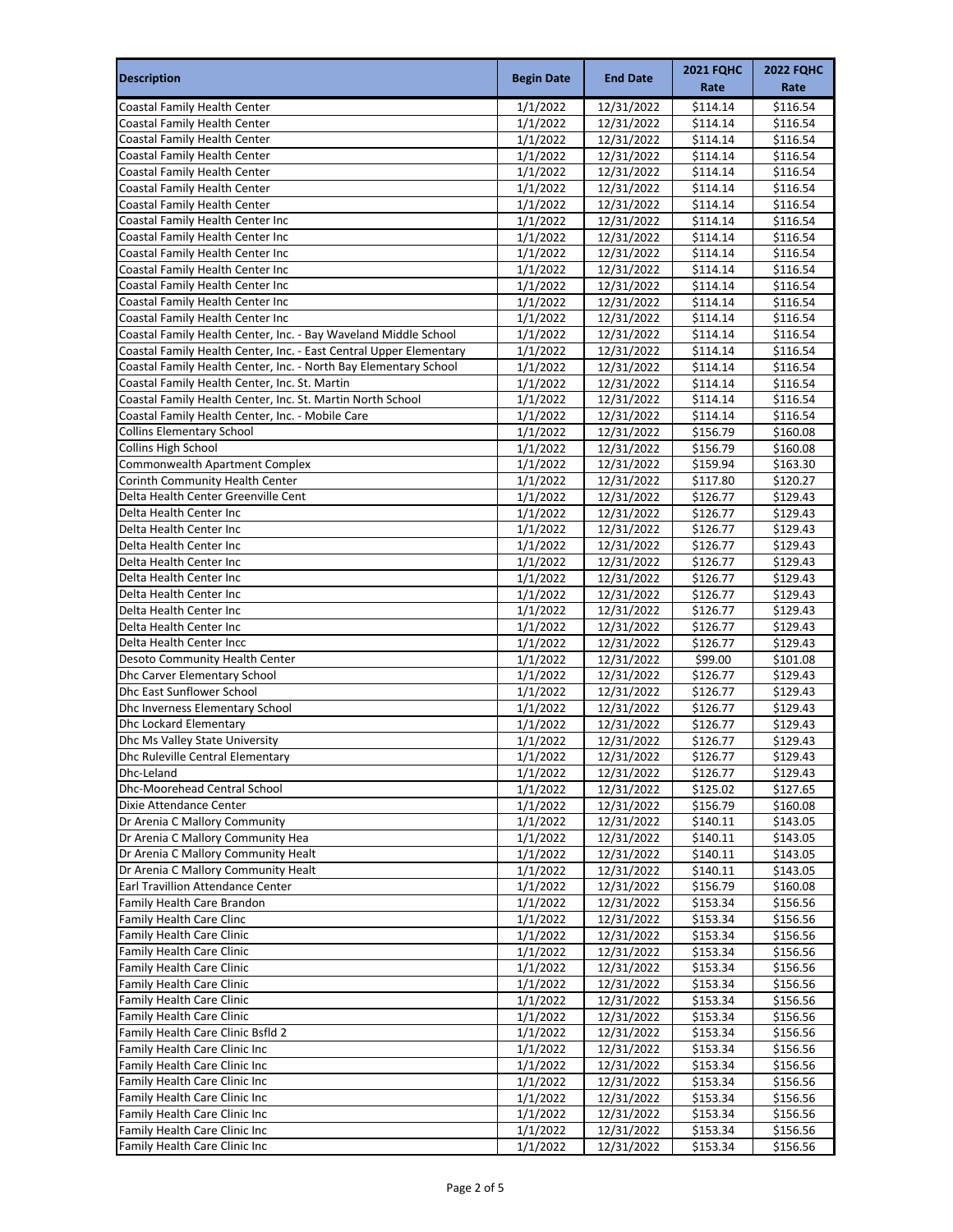| <b>Description</b>                                                         | <b>Begin Date</b>    | <b>End Date</b>          | <b>2021 FQHC</b>     | <b>2022 FQHC</b>     |
|----------------------------------------------------------------------------|----------------------|--------------------------|----------------------|----------------------|
|                                                                            |                      |                          | Rate                 | Rate                 |
| Family Health Care Clinic Inc                                              | 1/1/2022             | 12/31/2022               | \$153.34             | \$156.56             |
| Family Health Care Clinic Inc                                              | 1/1/2022             | 12/31/2022               | \$153.34             | \$156.56             |
| Family Health Care Clinic Inc                                              | 1/1/2022             | 12/31/2022               | \$153.34             | \$156.56             |
| Family Health Care Clinic Inc                                              | 1/1/2022             | 12/31/2022               | \$153.34             | \$156.56             |
| Family Health Care Clinic Inc                                              | 1/1/2022             | 12/31/2022               | \$153.34             | \$156.56             |
| Family Health Care Clinic Inc                                              | 1/1/2022             | 12/31/2022               | \$153.34             | \$156.56             |
| Family Health Care Clinic Inc                                              | 1/1/2022             | 12/31/2022               | \$153.34             | \$156.56             |
| Family Health Care Clinic Inc                                              | 1/1/2022             | 12/31/2022               | \$153.34             | \$156.56             |
| Family Health Care Clinic Inc                                              | 1/1/2022             | 12/31/2022               | \$153.34             | \$156.56             |
| Family Health Care Clinic Inc                                              | 1/1/2022             | 12/31/2022               | \$153.34             | \$156.56             |
| Family Health Care Clinic Inc<br>Family Health Care Clinic Inc             | 1/1/2022             | 12/31/2022               | \$153.34             | \$156.56             |
| Family Health Care Clinic Inc                                              | 1/1/2022<br>1/1/2022 | 12/31/2022<br>12/31/2022 | \$153.34<br>\$153.34 | \$156.56<br>\$156.56 |
| Family Health Care Clinic Inc                                              | 1/1/2022             | 12/31/2022               | \$153.34             | \$156.56             |
| Family Health Care Clinic Inc                                              | 1/1/2022             | 12/31/2022               | \$153.34             | \$156.56             |
| Family Health Care Clinic Inc                                              | 1/1/2022             | 12/31/2022               | \$153.34             | \$156.56             |
| <b>Family Health Center Inc</b>                                            | 1/1/2022             | 12/31/2022               | \$124.99             | \$127.61             |
| Family Health Center Inc                                                   | 1/1/2022             | 12/31/2022               | \$124.99             | \$127.61             |
| Family Health Center Inc                                                   | 1/1/2022             | 12/31/2022               | \$124.99             | \$127.61             |
| Family Health Center Inc                                                   | 1/1/2022             | 12/31/2022               | \$124.99             | \$127.61             |
| Forrest County Agricultural High Sc                                        | 1/1/2022             | 12/31/2022               | \$156.79             | \$160.08             |
| G A Carmichael Family Health Center                                        | 1/1/2022             | 12/31/2022               | \$114.14             | \$116.54             |
| G A Carmichael Family Health Center                                        | 1/1/2022             | 12/31/2022               | \$114.14             | \$116.54             |
| G A Carmichael Family Health Center                                        | 1/1/2022             | 12/31/2022               | \$114.14             | \$116.54             |
| G A Carmichael Family Health Center                                        | 1/1/2022             | 12/31/2022               | \$114.14             | \$116.54             |
| G A Carmichael Family Health Center                                        | 1/1/2022             | 12/31/2022               | \$114.14             | \$116.54             |
| G A Carmichael Family Health Center                                        | 1/1/2022             | 12/31/2022               | \$114.14             | \$116.54             |
| G A Carmichael Family Health Center                                        | 1/1/2022             | 12/31/2022               | \$114.14             | \$116.54             |
| G A Carmichael Family Health Center                                        | 1/1/2022             | 12/31/2022               | \$114.14             | \$116.54             |
| Gary Road Elementary School                                                | 1/1/2022             | 12/31/2022               | \$159.94             | \$163.30             |
| Gary Road Intermediate School                                              | 1/1/2022             | 12/31/2022               | \$159.94             | \$163.30             |
| <b>Gloster Dental Services</b>                                             | 1/1/2022             | 12/31/2022               | \$134.18             | \$137.00             |
| Gmhc Inc / Mpsd Meridian High Commu                                        | 1/1/2022             | 12/31/2022               | \$116.86             | \$119.31             |
| Gmhc Inc Mpsd Carver Middle School                                         | 1/1/2022             | 12/31/2022               | \$116.86             | \$119.31             |
| <b>Gmhc Inc Mpsd West End T J Harris</b>                                   | 1/1/2022             | 12/31/2022               | \$116.86             | \$119.31             |
| <b>Grace Christian Elementary School</b><br>Greater Meridian Health Clinic | 1/1/2022             | 12/31/2022               | \$156.79             | \$160.08             |
| Greater Meridian Health Clinicdent                                         | 1/1/2022<br>1/1/2022 | 12/31/2022<br>12/31/2022 | \$116.86<br>\$116.86 | \$119.31<br>\$119.31 |
| Greater Meridian Health Clinichosp                                         | 1/1/2022             | 12/31/2022               | \$116.86             | \$119.31             |
| Gtr Mdn Hlth Cln Inc Mobile Unit                                           | 1/1/2022             | 12/31/2022               | \$116.86             | \$119.31             |
| <b>Hattiesburg Community Dental Center</b>                                 | 1/1/2022             | 12/31/2022               | \$156.79             | \$160.08             |
| Hattiesburg Family Health                                                  | 1/1/2022             | 12/31/2022               | \$156.79             | \$160.08             |
| Hattiesburg High School                                                    | 1/1/2022             | 12/31/2022               | \$156.79             | \$160.08             |
| Hattiesburg School Comm Clinic                                             | 1/1/2022             | 12/31/2022               | \$156.79             | \$160.08             |
| Hawkins Elementary School                                                  | 1/1/2022             | 12/31/2022               | \$156.79             | \$160.08             |
| Hopewell Elementary School                                                 | 1/1/2022             | 12/31/2022               | \$156.79             | \$160.08             |
| Jackson Hinds Bolton Edwards                                               | 1/1/2022             | 12/31/2022               | \$159.94             | \$163.30             |
| Jackson Hinds Central Ms Med Center                                        | 1/1/2022             | 12/31/2022               | \$159.94             | \$163.30             |
| Jackson Hinds Comp Mobile Unit                                             | 1/1/2022             | 12/31/2022               | \$159.94             | \$163.30             |
| Jackson Hinds Comprehensive Health                                         | 1/1/2022             | 12/31/2022               | \$159.94             | \$163.30             |
| Jackson Hinds Comprehensive Health                                         | 1/1/2022             | 12/31/2022               | \$159.94             | \$163.30             |
| Jackson Hinds Comprehensive Health                                         | 1/1/2022             | 12/31/2022               | \$159.94             | \$163.30             |
| Jackson Hinds Comprehensive Health                                         | 1/1/2022             | 12/31/2022               | \$159.94             | \$163.30             |
| Jackson Hinds Comprehensive Health                                         | 1/1/2022             | 12/31/2022               | \$159.94             | \$163.30             |
| Jackson Hinds Comprehensive Health                                         | 1/1/2022             | 12/31/2022               | \$159.94             | \$163.30             |
| Jackson Hinds Comprehensive Health                                         | 1/1/2022             | 12/31/2022               | \$159.94             | \$163.30             |
| Jackson Hinds Woodrow Wilson Clinic                                        | 1/1/2022             | 12/31/2022               | \$159.94             | \$163.30             |
| Jacksonhinds Comp Health Center<br>Jacksonhinds Comp Health Center         | 1/1/2022             | 12/31/2022               | \$159.94             | \$163.30             |
| Jacksonhinds Comp Health Center                                            | 1/1/2022<br>1/1/2022 | 12/31/2022<br>12/31/2022 | \$159.94<br>\$159.94 | \$163.30<br>\$163.30 |
| Jacksonhinds Comp Health Dental                                            | 1/1/2022             | 12/31/2022               | \$159.94             | \$163.30             |
| Jacksonhinds Comprehensive Health                                          | 1/1/2022             | 12/31/2022               | \$159.94             | \$163.30             |
| Jacksonhinds South Dental                                                  | 1/1/2022             | 12/31/2022               | \$159.94             | \$163.30             |
| Jasper Medical Clinic                                                      | 1/1/2022             | 12/31/2022               | \$130.26             | \$133.00             |
| Jchc Gilmer Mclaurin School Based C                                        | 1/1/2022             | 12/31/2022               | \$98.00              | \$100.06             |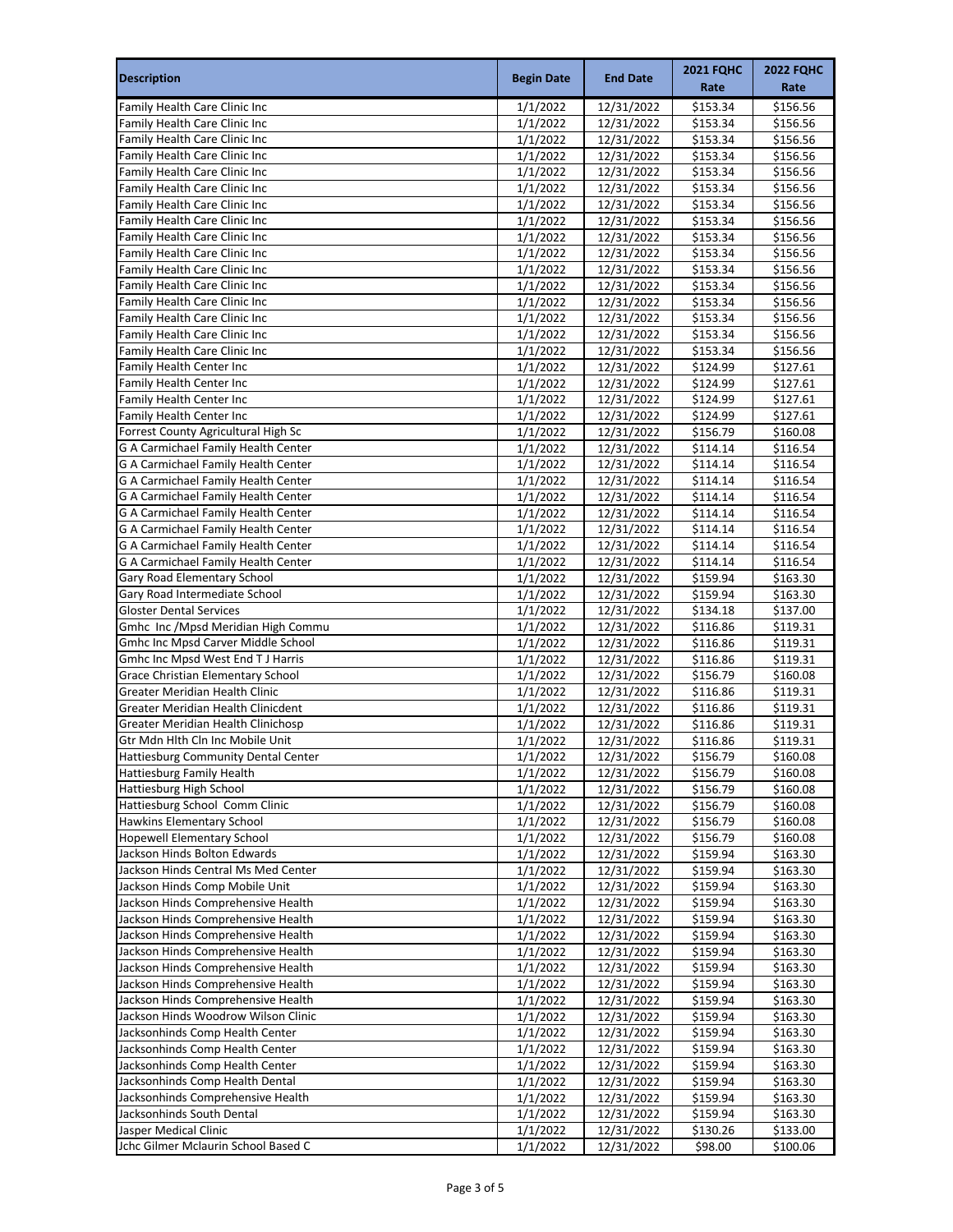| <b>Description</b>                                                    | <b>Begin Date</b>    | <b>End Date</b>          | <b>2021 FQHC</b><br>Rate | <b>2022 FQHC</b><br>Rate |
|-----------------------------------------------------------------------|----------------------|--------------------------|--------------------------|--------------------------|
| Jchc School Based Clinic Middle S                                     | 1/1/2022             | 12/31/2022               | \$98.00                  | \$100.06                 |
| Jchc School Based Clinichigh Schl                                     | 1/1/2022             | 12/31/2022               | \$98.00                  | \$100.06                 |
| Jchc Thompson Head Start School Cli                                   | 1/1/2022             | 12/31/2022               | \$98.00                  | \$100.06                 |
| Jefferson Comprehensive Health Ctr                                    | 1/1/2022             | 12/31/2022               | \$98.00                  | \$100.06                 |
| Jefferson Comprehensive Health Medi                                   | 1/1/2022             | 12/31/2022               | \$98.00                  | \$100.06                 |
| Jhchc Carver Middle School                                            | 1/1/2022             | 12/31/2022               | \$159.94                 | \$163.30                 |
| Jhchc Byram Middle School Based C                                     | 1/1/2022             | 12/31/2022               | \$159.94                 | \$163.30                 |
| Jhchc School Based Mobile Unit                                        | 1/1/2022             | 12/31/2022               | \$159.94                 | \$163.30                 |
| Jhchcterry High Schoolbased Clini                                     | 1/1/2022             | 12/31/2022               | \$159.94                 | \$163.30                 |
| Joseph L Frazier Elementary School                                    | 1/1/2022             | 12/31/2022               | \$98.00                  | \$100.06                 |
| Jxn Hinds Hlth Ctr Utica School                                       | 1/1/2022             | 12/31/2022               | \$159.94                 | \$163.30                 |
| Jxn Hinds Hlth Ctrvan Winkle Schoo                                    | 1/1/2022             | 12/31/2022               | \$159.94                 | \$163.30                 |
| Kemper Family Medical Clinic                                          | 1/1/2022             | 12/31/2022               | \$116.86                 | \$119.31                 |
| <b>Liberty Dental Services</b>                                        | 1/1/2022             | 12/31/2022               | \$134.18                 | \$137.00                 |
| Lillie Burney Elementary School                                       | 1/1/2022             | 12/31/2022               | \$156.79                 | \$160.08                 |
| Lumberton Family Health Center<br>Mallory Chc Durant Clinic           | 1/1/2022<br>1/1/2022 | 12/31/2022<br>12/31/2022 | \$156.79<br>\$140.11     | \$160.08<br>\$143.05     |
| Mallory Chc Tchula Clinic                                             | 1/1/2022             | 12/31/2022               | \$140.11                 | \$143.05                 |
| Mallory Chc Women Health Clinic                                       | 1/1/2022             | 12/31/2022               | \$140.11                 | \$143.05                 |
| Mallory Community Health Center                                       | 1/1/2022             | 12/31/2022               | \$140.11                 | \$143.05                 |
| Mallory Community Health Center                                       | 1/1/2022             | 12/31/2022               | \$140.11                 | \$143.05                 |
| Mallory Community Health Center-Dental                                | 1/1/2022             | 12/31/2022               | \$140.11                 | \$143.05                 |
| Mallory Mobile Rv Clinic                                              | 1/1/2022             | 12/31/2022               | \$140.11                 | \$143.05                 |
| Mallory Mobile Rv Clinic 2                                            | 1/1/2022             | 12/31/2022               | \$140.11                 | \$143.05                 |
| Mantachie Clinic                                                      | 1/1/2022             | 12/31/2022               | \$96.79                  | \$98.82                  |
| Mary Bethune Alternative School                                       | 1/1/2022             | 12/31/2022               | \$156.79                 | \$160.08                 |
| <b>Mcneal Health Center</b>                                           | 1/1/2022             | 12/31/2022               | \$114.14                 | \$116.54                 |
| Minor Care Clinic                                                     | 1/1/2022             | 12/31/2022               | \$156.79                 | \$160.08                 |
| Mississippicare113                                                    | 1/1/2022             | 12/31/2022               | \$128.09                 | \$130.78                 |
| Mississippicare129                                                    | 1/1/2022             | 12/31/2022               | \$128.09                 | \$130.78                 |
| Mj Edwards Center                                                     | 1/1/2022             | 12/31/2022               | \$150.16                 | \$153.31                 |
| <b>Mobile Medical Unit</b>                                            | 1/1/2022             | 12/31/2022               | \$150.16                 | \$153.31                 |
| Moorhead Central School                                               | 1/1/2022             | 12/31/2022               | \$126.77                 | \$129.43                 |
| Mount Olive Attendance Center                                         | 1/1/2022             | 12/31/2022               | \$156.79                 | \$160.08                 |
| Mt Pleasant Family Hlth Clinic                                        | 1/1/2022             | 12/31/2022               | \$99.00                  | \$101.08                 |
| Myl Family Dental                                                     | 1/1/2022             | 12/31/2022               | \$114.14                 | \$116.54                 |
| Myl Family Dental Center                                              | 1/1/2022             | 12/31/2022               | \$114.14                 | \$116.54                 |
| New Albany Health Care Associates<br>New Augusta Family Health Center | 1/1/2022             | 12/31/2022               | \$117.80                 | \$120.27                 |
| Newton Health Care                                                    | 1/1/2022<br>1/1/2022 | 12/31/2022<br>12/31/2022 | \$156.79<br>\$110.05     | \$160.08<br>\$112.36     |
| Nichols Health Center                                                 | 1/1/2022             | 12/31/2022               | \$114.14                 | \$116.54                 |
| North Forrest Attendance Center                                       | 1/1/2022             | 12/31/2022               | \$156.79                 | \$160.08                 |
| North Forrest Jrsr High School                                        | 1/1/2022             | 12/31/2022               | \$156.79                 | \$160.08                 |
| Nr Burger Middle School                                               | 1/1/2022             | 12/31/2022               | \$156.79                 | \$160.08                 |
| Obgyn Clinic At Family Health Cent                                    | 1/1/2022             | 12/31/2022               | \$124.99                 | \$127.61                 |
| Oktibbeha Family Medical Center                                       | 1/1/2022             | 12/31/2022               | \$116.86                 | \$119.31                 |
| Outreach Health Services Inc                                          | 1/1/2022             | 12/31/2022               | \$130.26                 | \$133.00                 |
| <b>Oxford Health Care Associates</b>                                  | 1/1/2022             | 12/31/2022               | \$117.80                 | \$120.27                 |
| Pecan Park Elementary School Based                                    | 1/1/2022             | 12/31/2022               | \$159.94                 | \$163.30                 |
| Perry Central Middle School                                           | 1/1/2022             | 12/31/2022               | \$156.79                 | \$160.08                 |
| Petal Primary School                                                  | 1/1/2022             | 12/31/2022               | \$156.79                 | \$160.08                 |
| Petal School Clinic                                                   | 1/1/2022             | 12/31/2022               | \$156.79                 | \$160.08                 |
| Philadelphia Health Center                                            | 1/1/2022             | 12/31/2022               | \$110.05                 | \$112.36                 |
| <b>Pike County Medical Services</b>                                   | 1/1/2022             | 12/31/2022               | \$134.18                 | \$137.00                 |
| Quitman County School Based Clinic                                    | 1/1/2022             | 12/31/2022               | \$150.16                 | \$153.31                 |
| Rawls Springs Attendance Center                                       | 1/1/2022             | 12/31/2022               | \$156.79                 | \$160.08                 |
| Raymond Elementary School                                             | 1/1/2022             | 12/31/2022               | \$159.94                 | \$163.30                 |
| <b>Ripley Health Care Associates</b>                                  | 1/1/2022             | 12/31/2022               | \$117.80                 | \$120.27                 |
| Rowan Elementary School<br><b>Schoolbased Clinic Adams</b>            | 1/1/2022             | 12/31/2022               | \$156.79                 | \$160.08                 |
| Scooba Family Medical Clinic                                          | 1/1/2022             | 12/31/2022               | \$98.00                  | \$100.06                 |
| Sebastopol Clinic                                                     | 1/1/2022<br>1/1/2022 | 12/31/2022<br>12/31/2022 | \$116.86<br>\$110.05     | \$119.31<br>\$112.36     |
| Seminary Elementary School                                            | 1/1/2022             | 12/31/2022               | \$156.79                 | \$160.08                 |
| Seminary Family Health Center                                         | 1/1/2022             | 12/31/2022               | \$156.79                 | \$160.08                 |
| Seminary High School                                                  | 1/1/2022             | 12/31/2022               | \$156.79                 | \$160.08                 |